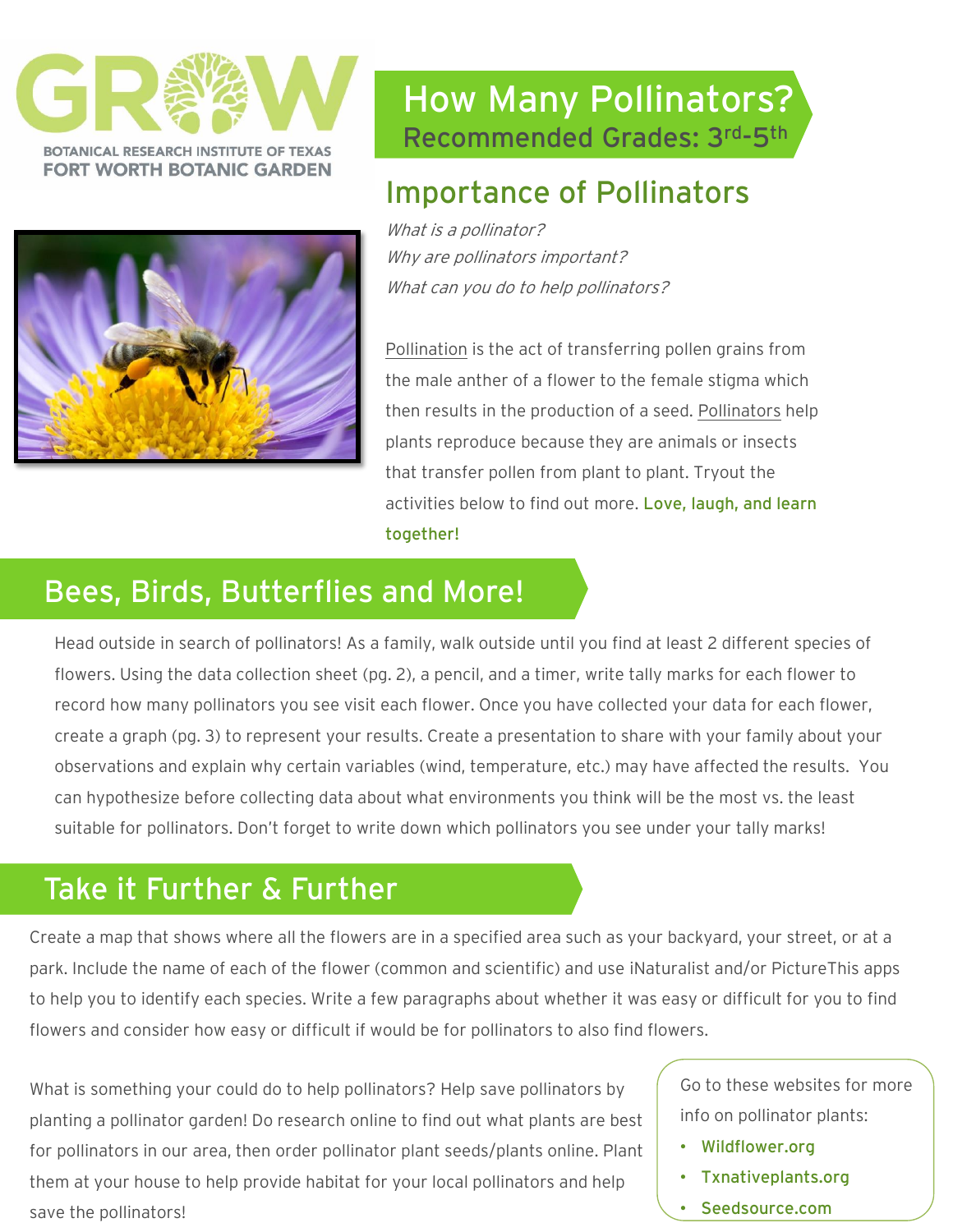

# How Many Pollinators? Observations & Data Collectio

| Day 1<br>Date:<br>Time of day:<br>$\bullet$<br>Observation time (min):<br>$\bullet$<br>Shade/Sun<br>$\bullet$<br>Wind:<br>$\bullet$<br>Temperature (F):<br>$\bullet$<br>Flower #1:<br>$\bullet$<br>Flower #2:<br>$\bullet$ | Flower #1: | Flower #2: |
|----------------------------------------------------------------------------------------------------------------------------------------------------------------------------------------------------------------------------|------------|------------|
| Day 2<br>Date:<br>Time of day:<br>$\bullet$<br>Observation time (min):<br>$\bullet$<br>Shade/Sun<br>$\bullet$<br>Wind:<br>$\bullet$<br>Temperature (F):<br>$\bullet$<br>Flower #1:<br>$\bullet$<br>Flower #2:<br>$\bullet$ | Flower #1: | Flower #2: |
| Day 3                                                                                                                                                                                                                      | Flower #1: | Flower #2: |

- Date:
- Time of day:
- Observation time (min):
- Shade/Sun
- Wind:
- Temperature (F):
- Flower #1:
- Flower #2: